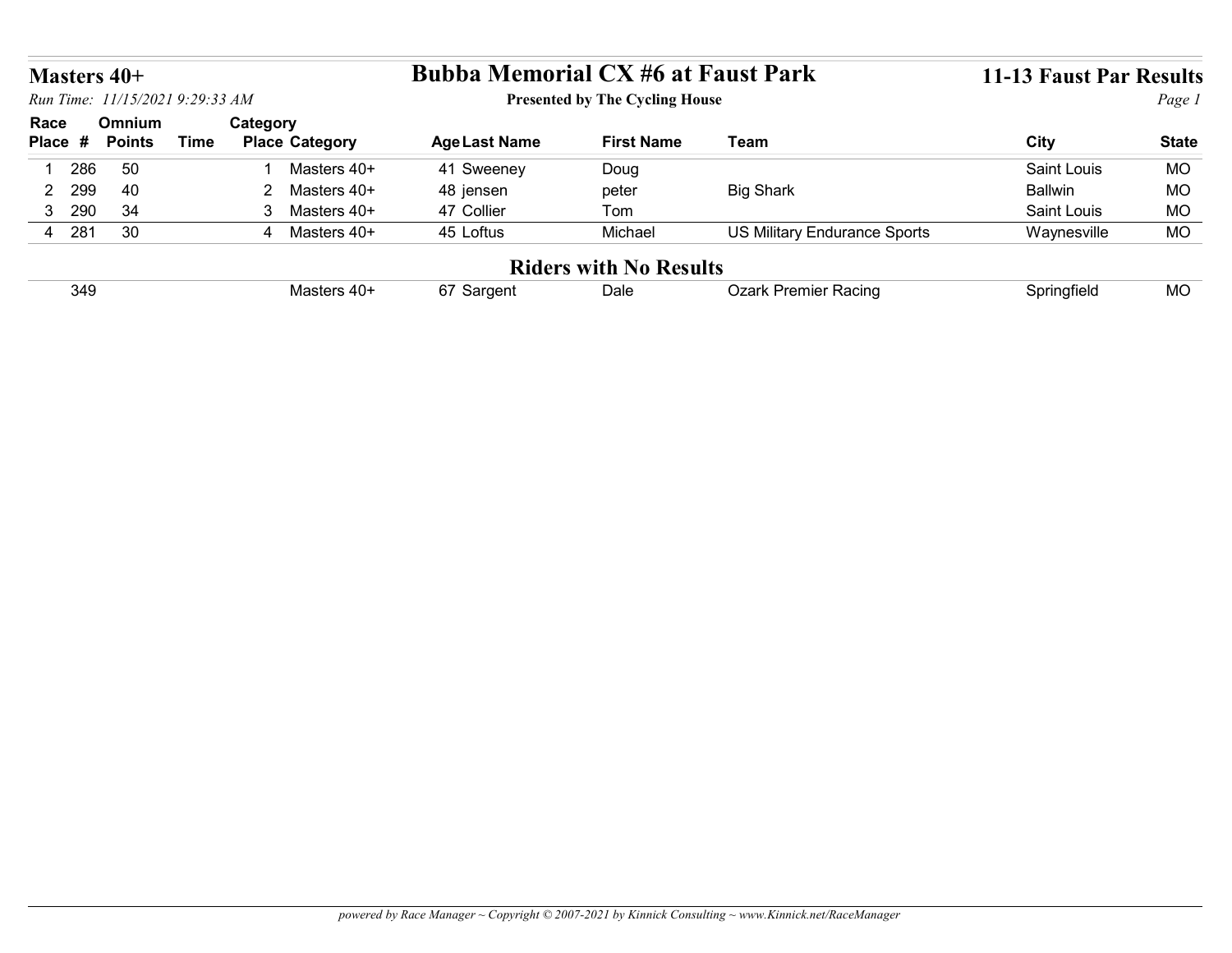|                        | <b>Masters 40+ Women</b><br>Run Time: 11/15/2021 9:29:33 AM |             |          |                       | <b>Bubba Memorial CX #6 at Faust Park</b> | <b>Presented by The Cycling House</b> |                             | 11-13 Faust Par Results | Page 1       |
|------------------------|-------------------------------------------------------------|-------------|----------|-----------------------|-------------------------------------------|---------------------------------------|-----------------------------|-------------------------|--------------|
| Race<br>Place # Points | Omnium                                                      | <b>Time</b> | Category | <b>Place Category</b> | <b>Age Last Name</b>                      | <b>First Name</b>                     | Team                        | <b>City</b>             | <b>State</b> |
| 302<br>$\mathbf{1}$    | 50                                                          |             |          | Masters 40+           | 59 Dattilo                                | Lisa kay                              | Pastaria - Big Shark Racing | St. Louis               | <b>MO</b>    |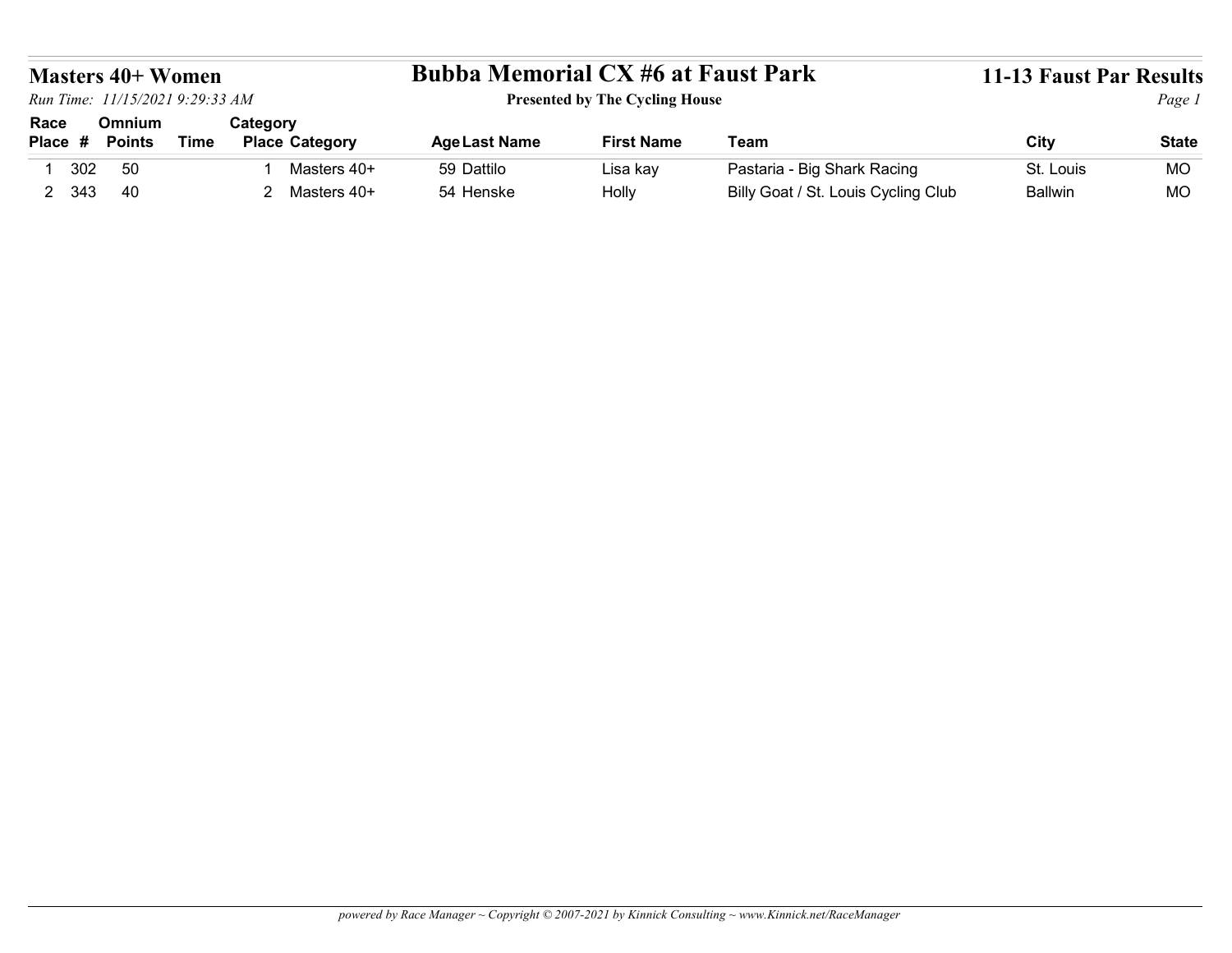|                 | Masters 50+                     |                                                  | <b>Bubba Memorial CX #6 at Faust Park</b> |                                        |                                                 | <b>11-13 Faust Par Results</b> |                 |  |  |
|-----------------|---------------------------------|--------------------------------------------------|-------------------------------------------|----------------------------------------|-------------------------------------------------|--------------------------------|-----------------|--|--|
|                 | Run Time: 11/15/2021 9:29:33 AM |                                                  |                                           | <b>Presented by The Cycling House</b>  |                                                 |                                | Page 1          |  |  |
|                 |                                 |                                                  |                                           |                                        |                                                 |                                |                 |  |  |
| Race<br>Place # | Omnium<br><b>Points</b>         | Category<br><b>Time</b><br><b>Place Category</b> | <b>Age Last Name</b>                      | <b>First Name</b>                      | <b>Team</b>                                     | City                           | <b>State</b>    |  |  |
|                 |                                 | Masters 50+<br>$\mathbf{1}$                      |                                           | Michael                                |                                                 |                                |                 |  |  |
| 1 288<br>2 2850 | 50<br>40                        | 2 Masters 50+                                    | 52 Bobelak<br>50 Seaver                   | Erik                                   | <b>Quantum Racing Development</b><br>Hub Racing | St. Louis<br>Saint Louis       | <b>MO</b><br>MO |  |  |
| 3 340           | 34                              | 3 Masters 50+                                    | 52 Westerbeck                             | <b>Brett</b>                           | The Cannonball-Hub Racing Team                  | St. Louis                      | <b>MO</b>       |  |  |
| 4 317           | 30                              | 4 Masters 50+                                    | 52 Phillips                               | Timothy                                | <b>US Military Endurance Sports</b>             | Saint Louis                    | <b>MO</b>       |  |  |
|                 |                                 |                                                  |                                           |                                        |                                                 |                                |                 |  |  |
|                 | 347                             | Masters 50+                                      | 65 Farrell                                | <b>Riders with No Results</b><br>Craig | Velo Force                                      |                                | <b>MO</b>       |  |  |

| 347 | ხე<br>սւշո    | Craiα   | $\sim$ $\sim$<br>vek<br>uuc          | <b>MC</b> |
|-----|---------------|---------|--------------------------------------|-----------|
| 350 | Vennell<br>nč | Kenneth | Racino<br>-net-<br>$\mathbf{N}$<br>. |           |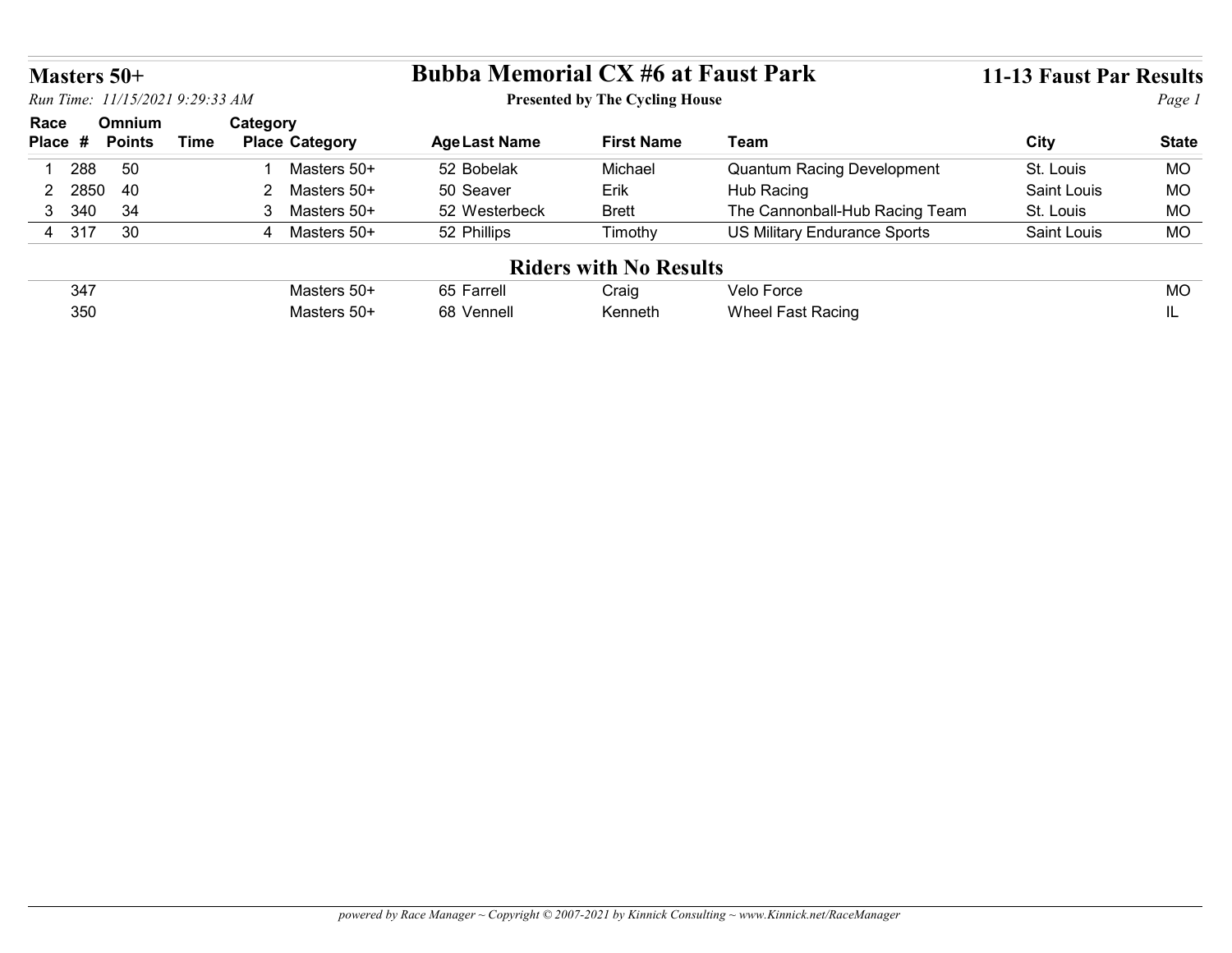|                       | Masters 60+                    |                                                  | <b>Bubba Memorial CX #6 at Faust Park</b> |                                       |                                           | <b>11-13 Faust Par Results</b> |                        |  |
|-----------------------|--------------------------------|--------------------------------------------------|-------------------------------------------|---------------------------------------|-------------------------------------------|--------------------------------|------------------------|--|
|                       |                                | Run Time: 11/15/2021 9:29:33 AM                  |                                           | <b>Presented by The Cycling House</b> |                                           | Page 1                         |                        |  |
| Race<br>Place #       | <b>Omnium</b><br><b>Points</b> | Category<br><b>Time</b><br><b>Place Category</b> | <b>Age Last Name</b>                      | <b>First Name</b>                     | Team                                      | City                           | <b>State</b>           |  |
|                       |                                | Masters 60+<br>$\blacktriangleleft$              | 63 McCann                                 | Terry                                 | Pastaria Big Shark Racing                 | Manchester                     | <b>MO</b>              |  |
|                       |                                |                                                  |                                           |                                       | Pastaria/Big Shark                        | St. Louis                      | <b>MO</b>              |  |
| 283                   | 50                             |                                                  |                                           |                                       |                                           |                                |                        |  |
| 284<br>$\overline{2}$ | 40                             | 2 Masters 60+                                    | 63 Schwantner                             | James                                 |                                           |                                |                        |  |
| 3 315<br>346<br>4     | 34<br>30                       | 3 Masters 60+<br>4 Masters 60+                   | 65 Farrell<br>67 Sargent                  | Craig<br>Dale                         | Velo Force<br><b>Ozark Premier Racing</b> | Springfield                    | <b>MO</b><br><b>MO</b> |  |
| 345<br>5              | 26                             | Masters 60+<br>5 <sup>5</sup>                    | 68 Vennell                                | Kenneth                               | Wheel Fast Racing                         |                                | IL.                    |  |
| 6 308                 | 23                             | 6 Masters 60+                                    | 76 Behring                                | George                                | Saint Louis Cycling Club                  | Chesterfield                   | MO                     |  |
|                       |                                |                                                  |                                           | <b>Riders with No Results</b>         |                                           |                                |                        |  |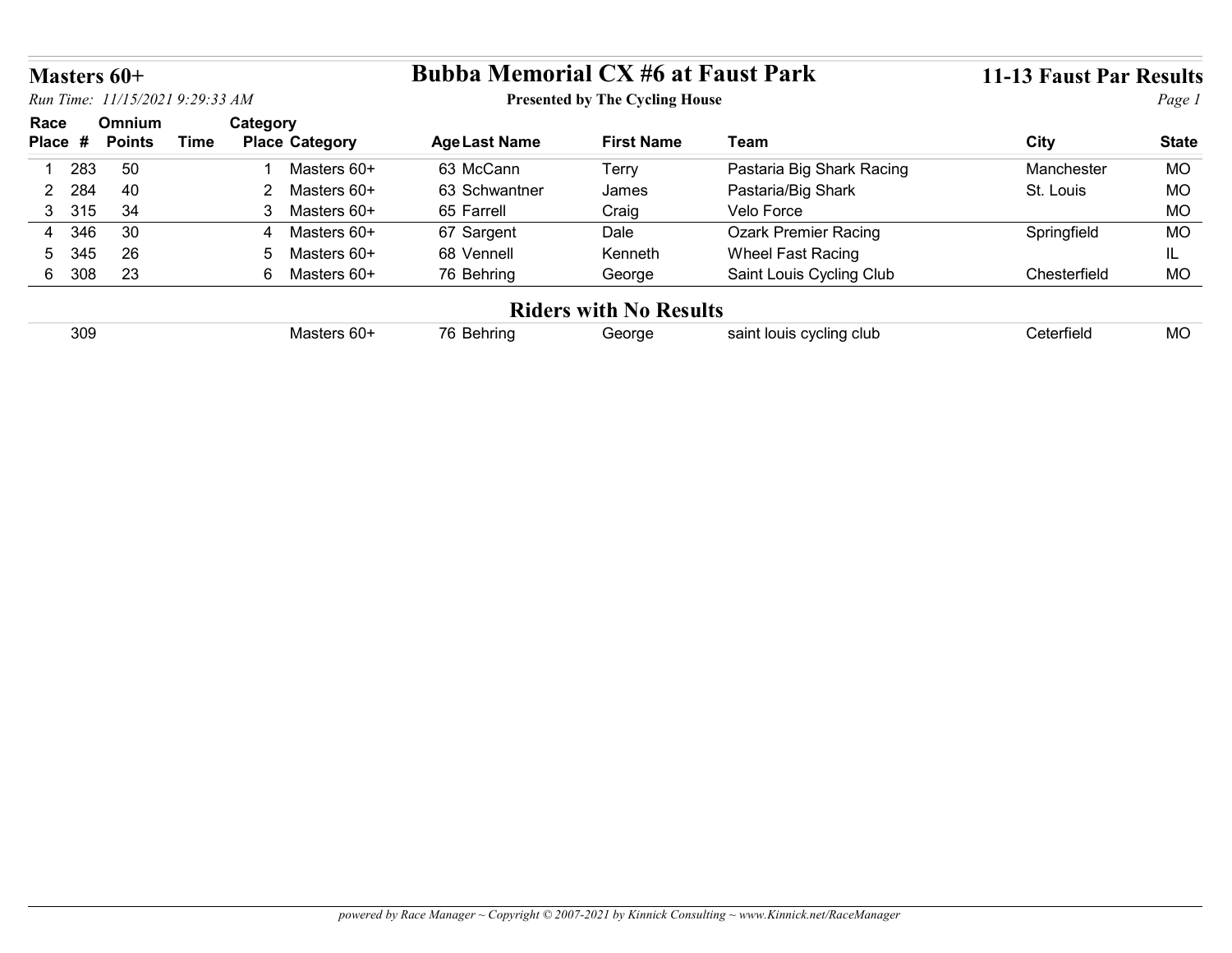| <b>Singlespeed</b> |                                 |             |                                   | <b>Bubba Memorial CX #6 at Faust Park</b> |                                       |                                        | <b>11-13 Faust Par Results</b> |              |
|--------------------|---------------------------------|-------------|-----------------------------------|-------------------------------------------|---------------------------------------|----------------------------------------|--------------------------------|--------------|
|                    | Run Time: 11/15/2021 9:29:33 AM |             |                                   |                                           | <b>Presented by The Cycling House</b> |                                        |                                | Page 1       |
| Race<br>Place #    | <b>Omnium</b><br><b>Points</b>  | <b>Time</b> | Category<br><b>Place Category</b> | <b>Age Last Name</b>                      | <b>First Name</b>                     | <b>Team</b>                            | <b>City</b>                    | <b>State</b> |
| 298                | 50                              |             | Single Speed                      | 40 henry                                  | peat                                  | Farver, Daddy Dangski, McNeil, PL, and | St Louis                       | <b>MO</b>    |
| 2 303              | 40                              |             | 2 Single Speed                    | 42 Bruns                                  | Daniel                                | Ridefinds                              | St Louis                       | <b>MO</b>    |
| 3 8500 34          |                                 |             | 3 Single Speed                    | 1 Hilliard                                | Phil                                  | Team DSP                               | <b>Ballwin</b>                 | <b>MO</b>    |
|                    |                                 |             |                                   |                                           |                                       |                                        |                                |              |
| 348                |                                 |             | Single Speed                      | 1 Henry                                   | <b>Riders with No Results</b><br>Peat | Barf-O-Rama/Ride Finds/Poor Lemmy      | St. Lous                       | <b>MO</b>    |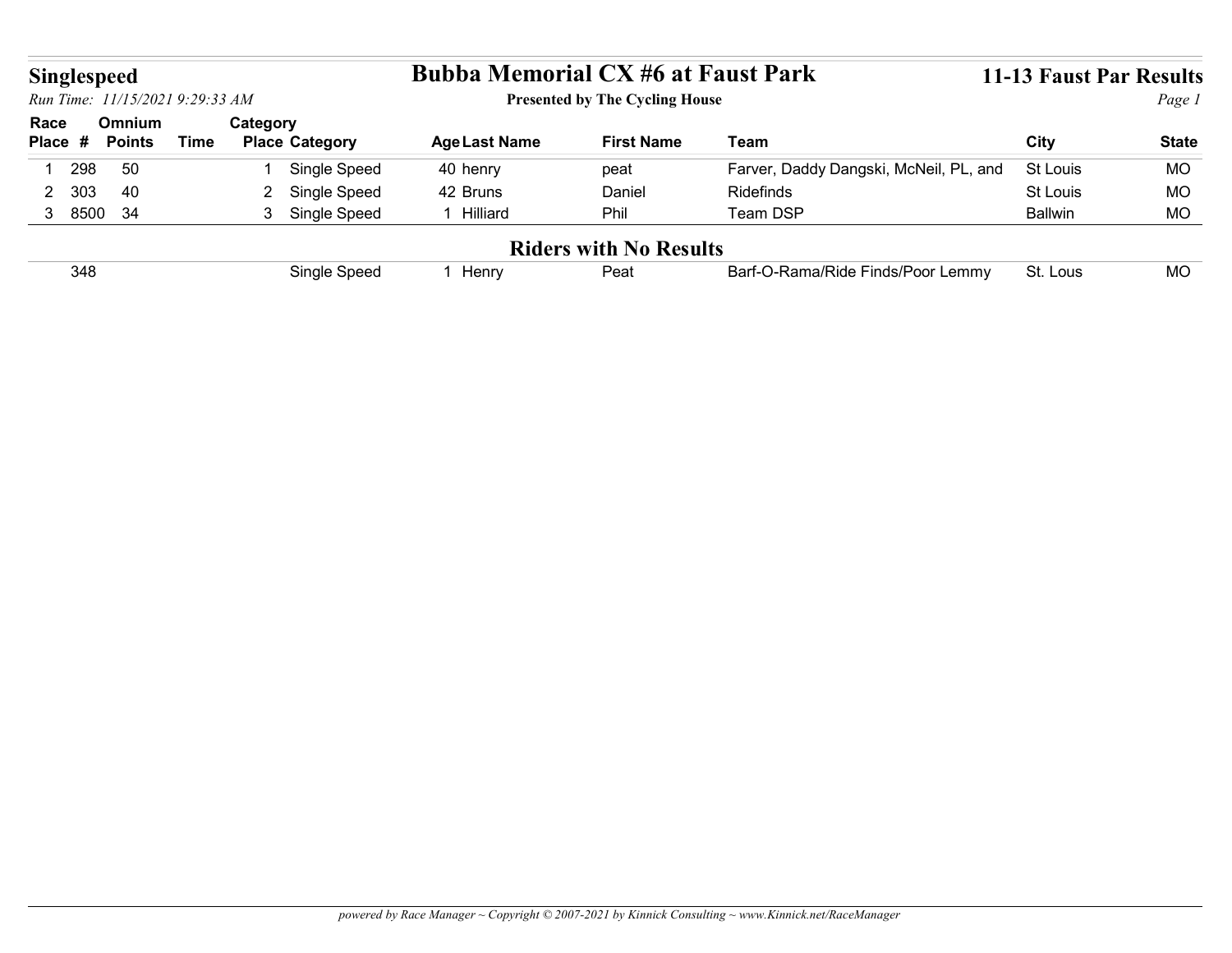|                |                                                       | <b>Bubba Memorial CX #6 at Faust Park</b> |                                       |                             |                                |              |
|----------------|-------------------------------------------------------|-------------------------------------------|---------------------------------------|-----------------------------|--------------------------------|--------------|
| <b>Women A</b> | Run Time: 11/15/2021 9:29:33 AM                       |                                           | <b>Presented by The Cycling House</b> |                             | <b>11-13 Faust Par Results</b> | Page 1       |
| Race           | Omnium<br>Category                                    |                                           |                                       |                             |                                |              |
| Place #        | <b>Place Category</b><br><b>Points</b><br><b>Time</b> | <b>Age Last Name</b>                      | <b>First Name</b>                     | <b>Team</b>                 | <b>City</b>                    | <b>State</b> |
| 1 440          | 50<br>Women A (Cat<br>1                               | 38 Mcclintock                             | Amy                                   | Pastaria - Big Shark Racing | St. Louis                      | <b>MO</b>    |
| 2 437          | 40<br>2 Women A (Cat                                  | 55 Siegel                                 | <b>Britta</b>                         | Veloforce                   | St Louis                       | MO           |
| 3 452          | 34<br>3 Women A (Cat                                  | 41 Wilger                                 | Jamie                                 |                             | St Louis                       | <b>MO</b>    |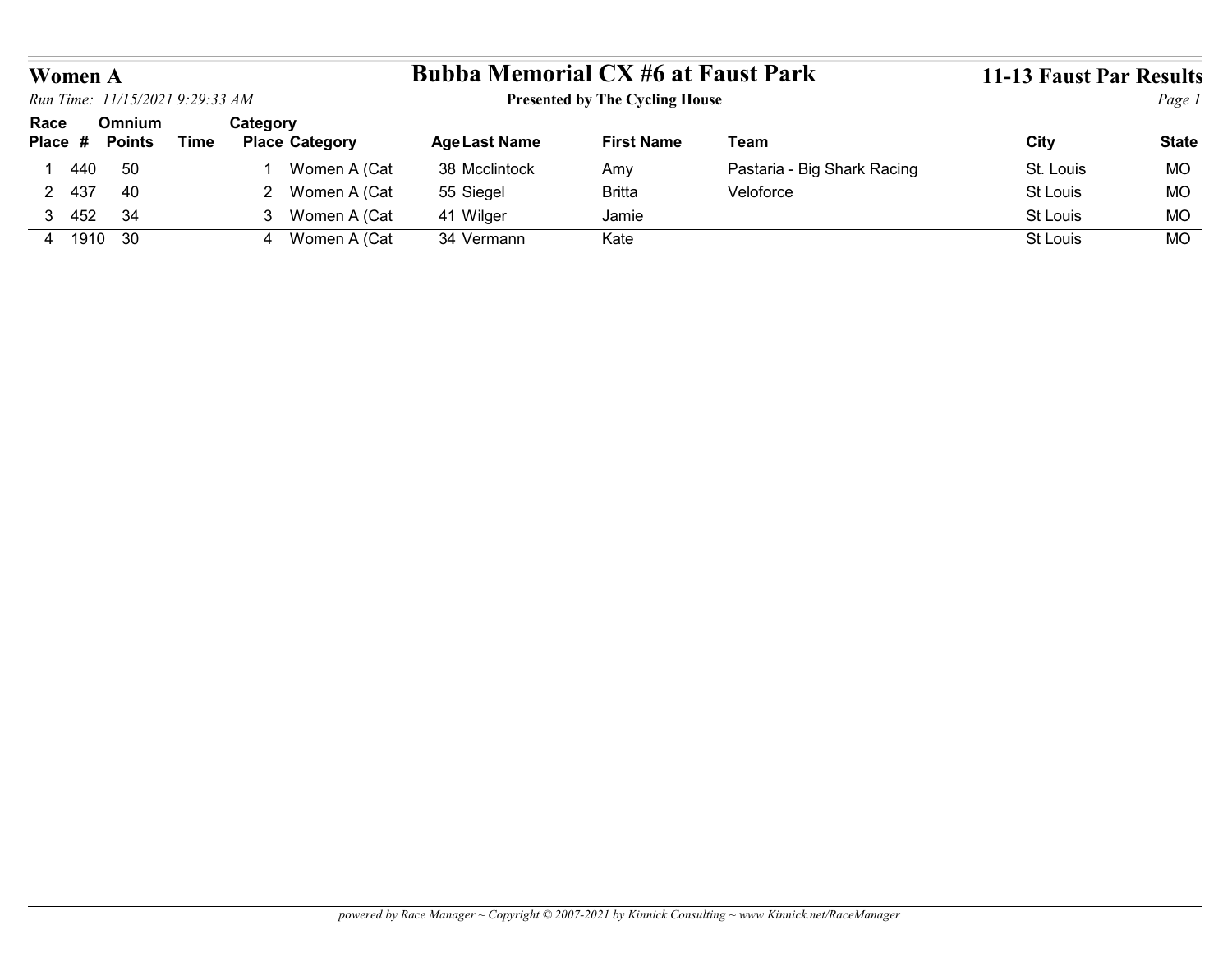| <b>Women B</b>         |                                                                          |                                                  |                                           |                   |                                         | <b>11-13 Faust Par Results</b> |              |  |
|------------------------|--------------------------------------------------------------------------|--------------------------------------------------|-------------------------------------------|-------------------|-----------------------------------------|--------------------------------|--------------|--|
|                        |                                                                          |                                                  |                                           |                   |                                         |                                |              |  |
|                        | Run Time: 11/15/2021 9:29:33 AM<br><b>Presented by The Cycling House</b> |                                                  |                                           |                   |                                         |                                |              |  |
|                        |                                                                          |                                                  | <b>Bubba Memorial CX #6 at Faust Park</b> |                   |                                         |                                | Page 1       |  |
| Race<br>Place #        | Omnium<br><b>Points</b>                                                  | Category<br><b>Time</b><br><b>Place Category</b> | <b>Age Last Name</b>                      | <b>First Name</b> | Team                                    | City                           | <b>State</b> |  |
| 447                    | 50                                                                       | Women B (Cat                                     | 38 Cushard                                | Courtney          | Rise Above Cycling p/b Rockwell Brewing | St. Louis                      | <b>MO</b>    |  |
| 2 1650                 | 40                                                                       | 2 Women B (Cat                                   | 54 strahan                                | amy               | Pastaria Big Shark Racing               | Shrewsbury                     | <b>MO</b>    |  |
| $3 \t 44'$             | 34                                                                       | 3 Women B (Cat                                   | 54 Bragg                                  | Stacy             | Pastaria - Big Shark Racing Team        | Saint Louis                    | <b>MO</b>    |  |
| 3060<br>$\overline{4}$ | 30                                                                       | 4 Women B (Cat                                   | 39 Jones                                  | Cassie            | Ride Finds/Barf-o-Rama/Flat Earth       | Saint Louis                    | <b>MO</b>    |  |
| 5.<br>-45              | 26                                                                       | 5 Women B (Cat                                   | 33 Crumley                                | Mary              |                                         | St Louis                       | <b>MO</b>    |  |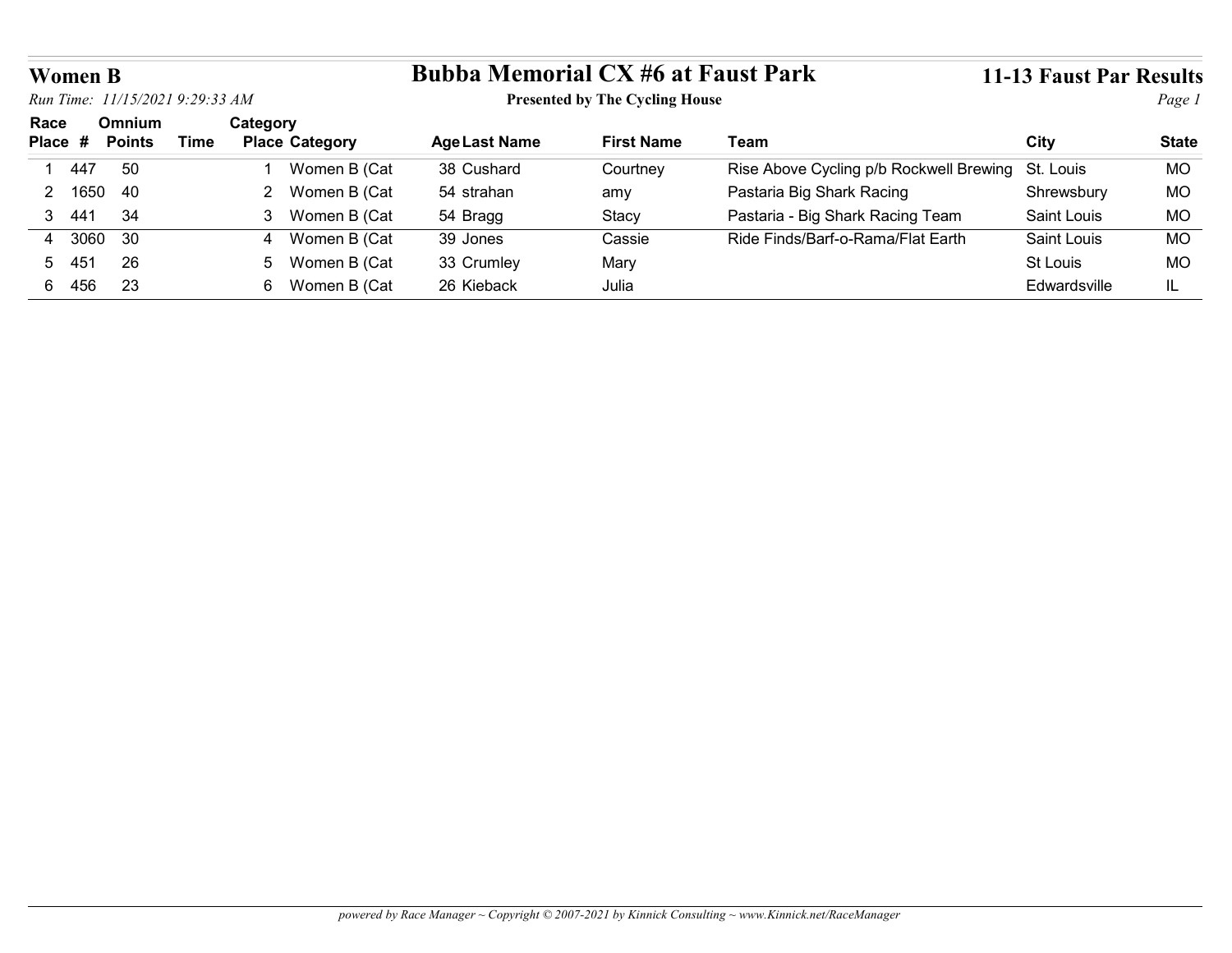| C Race (Cat 4/5) | 1 Harter   | James   |       |
|------------------|------------|---------|-------|
| C Race (Cat 4/5) | 40 Johnson | Robert  |       |
| C Race (Cat 4/5) | 31 Naylor  | Mike    | Altor |
| C Race (Cat 4/5) | 36 Kemmis  | Michael | Sain  |
|                  |            |         |       |
|                  |            |         |       |
|                  |            |         |       |
|                  |            |         |       |
|                  |            |         |       |
|                  |            |         |       |
|                  |            |         |       |

**EXECUTE:**<br>
2 11-13 Faust Par Results<br>
2 11-13 Faust Par Results<br>
2 11-13 Faust Par Results<br>
2 163 50<br>
2 C Race (Cat 4/5) 54 Monjauze Marc<br>
2 163 40<br>
2 C Race (Cat 4/5) 38 Glenn Devin Big Tree Cycling<br>
2 169 34<br>
3 168 34<br> **EXECUTE SAINT CONSULARE SERVIDE SAINT CONSULTS:**<br>
3 34 168 34 3 C Race (Cat 4/5) 35 Oleman<br>
3 34 3 C Race (Cat 4/5) 38 Glenn Devin Big Tree Cycling Saint Louis MO<br>
4 3160 30 4 C Race (Cat 4/5) 38 Glenn Devin Big Tree Cyc **EXECUTE ACCOMOVER ACCOMOVER CONDUCT ACCOMOVER ACCOMOVER ACCOMOVER ACCOMOVER ACCOMOVER ACCOMOVER ACCOMOVER ACCONOVER ACCONOVER ACCONOVER ACCONOVER ACCONOVER ACCONOVER ACCONOVER ACCONOVER ACCONOVER ACCONOVER ACCONOVER ACCO France Bubba Memorial CX #6 at Faust Park** 11-13 Faust Par Results<br>
Freented by The Cycling House<br> **Exact Are Category** AgeLast Name First Name Team City State<br>
1 65 50 1 C Race (Cat 4/5) 3 A Monjauze Marc<br>
2 SRace (Ca **Race**<br> **Frame:**  $1/1/320219:29:33 AM$ <br> **Example 121 Bresling Mess**<br> **Example 23** 5 29<br> **Example 24 CRace (Cat 4/5) 5 2 Bresling Mess**<br> **Example 24 CRace (Cat 4/5)**<br> **Example 24 CRace (Cat 4/5)**<br> **Example 24 CRACe (Cat 4/5) EXECUTE:**<br>
The: 1773/0219:29:33.4M<br> **EXECUTE:** The Place of Points<br> **EXECUTE:** The Presented by The Cycling House<br> **EXECUTE:** The Category<br>
2 C Race (Cat 4/5) and place are points<br>
2 C Race (Cat 4/5) 28 Glenn<br>
2 G Race ( **Race**<br> **Bubba Memorial CX #6 at Faust Park**<br> **Bubba Memorial CX #6 at Faust Park**<br> **Presented by The Cycling House**<br> **Presented by The Cycling House**<br> **Presented by The Cycling House**<br> **Example 1**<br> **Example 1**<br> **Example Race**<br> **Subba Memorial CX #6 at Faust Park**<br>  $m^{\text{Time: } I/I/57/0219:29:33.4M}$ <br> **Subba Memorial CX #6 at Faust Park**<br>  $P_{\text{reg}}$ <br> **Subba Memorial CX #6 at Faust Park**<br>  $P_{\text{reg}}$ <br> **Subba Memorial CX #6 at Faust Park**<br>  $P_{\text{reg$ **Exame Bubba Memorial CX #6 at Faust Park 11-13 Faust Park 11-13 Faust Park 11-13 Faust Park 11-13 Faust Park 11-13 Faust Park 11-13 Faust Park 11-13 Faust Park 11-13 Faust Park 11-13 Faust Park 11-13 Faust Park 11-13 Fau** 11 10 195 Gulseth Luther Maplewood Bicycle St. Louis Fenton MO 11 44 C Race (Cat 4/5) 1 Race  $1/13/20/379.2933/M$ <br>
2010 19:29:33 AM Bubba Memorial CX #6 of Faust Park<br>
acce Omnium Category<br>
acce Are Consider the Cycling House<br>
acce Are Consider the Category<br>
2 C Race (Cat 4/5) and the Cycling House<br>
2 C Rac **Pace**<br>
13 *In the Chinaryl One Category*<br>
16 *Interior* Chinaryl Darry (2013 19:29:37 *JM*<br>
26 **Ominium** Category<br>
26 **C** Rece Category<br>
156 5 *C* Rece (Cat 4/5) 24 Morejauze<br>
156 6<br>
16 Box Category Age Last Name<br>
1763 **Pace (2013-2021)**<br>
14 7 *mec. 11/15/2021* 9:29:33 *AM*<br> **Exception Category**<br> **Age duration Crist America International CX #6 at Faust Park III-13 Faust Park Results<br>
168 Some Category<br>
168 Some Category<br>
168 Some Catego** The Christian Context of the College of Miller Magnitral CX #6 at Faust Park (11.13 Faust Park Results and Context of Free College of Points and Christian Context of Category Age Last Mondum First Name Team College of Poi 16 5 4390 Lin Katherine Road Crew Coffee Racing St. Louis MO 16 26 C Race (Cat 4/5) 17 4 3 C Reception 4 4 S C Reception 4 4 C Research (Cat 4/5) 27 G Research 2014<br>18 4 3 C Reception 2018 - 2 C Reception 2018 - 2 C Reception 2018<br>19 4 3 C Reception 2018 - 2 C Reception 2018<br>19 4 3 C Reception 2019<br>19 4 and Communimation Category Age Last Name First Name Team Crist<br>
18 3 178 3 178 (Cat 4/5) 54 Moniguze Marc (Cat 4/5) 27 Bakus<br>
18 3 C Roce (Cat 4/5) 37 Bakus<br>
18 3 C Roce (Cat 4/5) 35 G/cen<br>
18 3 C Roce (Cat 4/5) 55 G/cen<br> Riders with No Results 157 Jones Lenny Hub St Louis MO C Race (Cat 4/5) 55 168 S4 SCRee (Cat 4/5) 36 Suemin Devin<br>
164 Scree (Cat 4/5) S5 Jones Lemmy The Cannonball-Hub Racing Team St. Louis MO<br>
177 28 Sc Race (Cat 4/5) 56 Bundo Vito The Cannonball-Hub Racing Team Webster Grows MO<br>
179 28 G Race 3160 30 4 G Race (Cat 4/5) 55 Jones Lenny The Cannonball-Hub Racing Team SL Louis MO<br>177 26 5 G Race (Cat 4/5) 46 B nesin<br>
187 23 6 C Race (Cat 4/5) 46 B nesin<br>
187 20 7 G Race (Cat 4/5) 44 Hold<br>
198 17 8 C Race (Cat 4/5) 177 26 CReve (Cat 4/5) 55 Disnion Barry (No The Cannon-Dall-Hub Racing Team Webster Groves MO<br>
2019 20 7 C Race (Cat 4/5) 27 Keback Scott<br>
2020 20 7 C Race (Cat 4/5) 27 G Race (Cat 4/5) 44 Kels<br>
2020 20 11 G Race (Cat 4/5 1816 23 6 CRace (Cat 4/5) 46 Breslin David MicRA CYCLES RACING TEAM Webster Crowes Move<br>
1939 17 CRace (Cat 4/5) 54 Robers Scott<br>
1939 17 8 CRace (Cat 4/5) 44 Rober<br>
1939 19 CRace (Cat 4/5) 44 Rober<br>
1939 19 10 CRace (Cat 200 20 1 7 G Roec (Cat 4/5) 27 Kiehoak Soott - Soott - Soott - Soott - Soott - Saint Louis MO<br>
193 17 8 C Race (Cat 4/5) 44 Gulseth Luther Maplewood Bicycle St. Louis - Saint Louis MO<br>
195 10 10 C Race (Cat 4/5) 44 Gulseth

## Presented by The Cycling House

Time Place Category Age Last Name First Name

Race Omnium Category **Race Communist Category**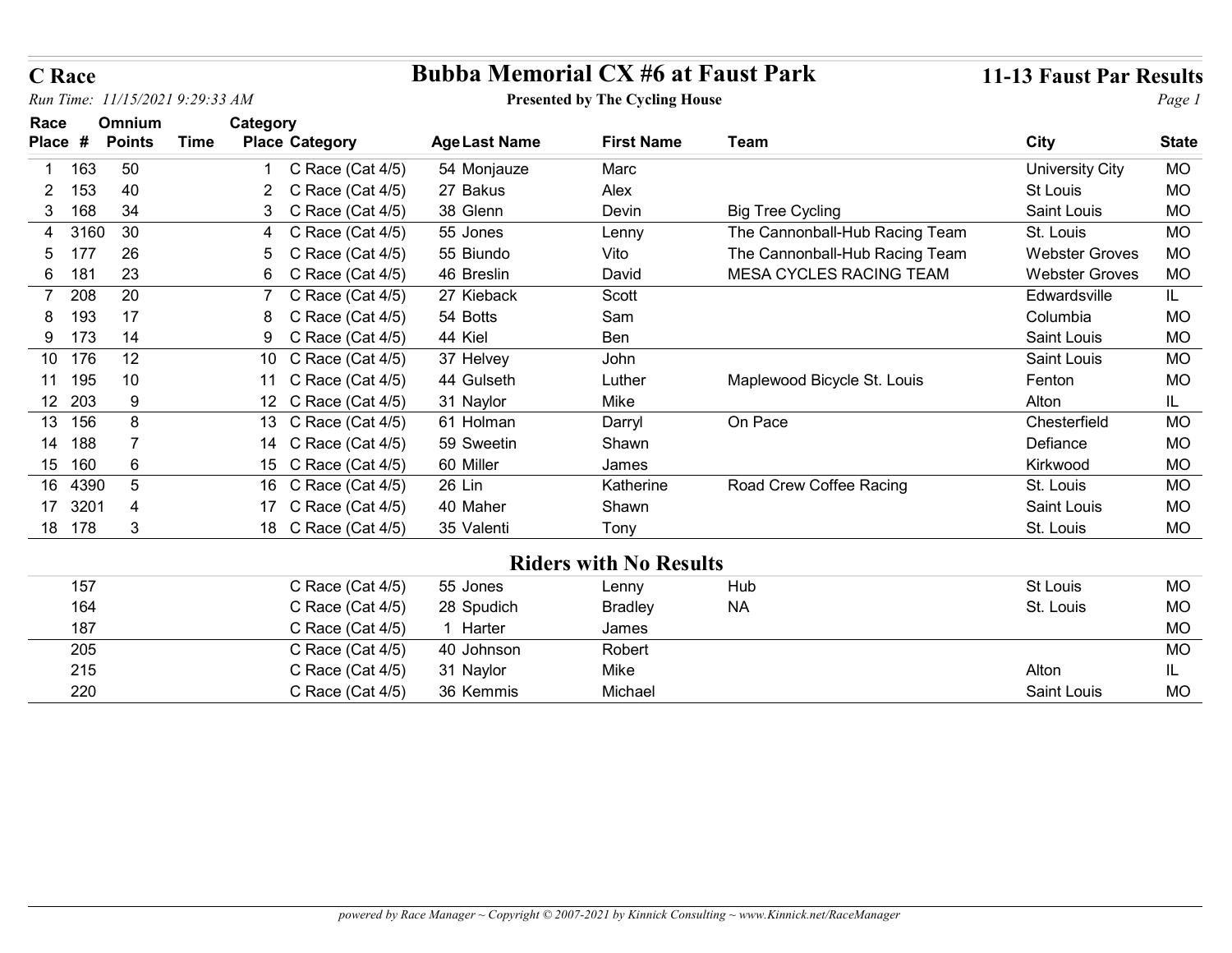| <b>B</b> Race        |               |                                      | <b>Bubba Memorial CX #6 at Faust Park</b> |                                       |                                  | <b>11-13 Faust Par Results</b> |                        |
|----------------------|---------------|--------------------------------------|-------------------------------------------|---------------------------------------|----------------------------------|--------------------------------|------------------------|
|                      |               | Run Time: 11/15/2021 9:29:33 AM      |                                           | <b>Presented by The Cycling House</b> |                                  |                                | Page 1                 |
| Race                 | <b>Omnium</b> | Category                             |                                           |                                       |                                  |                                |                        |
| Place #              | <b>Points</b> | <b>Time</b><br><b>Place Category</b> | <b>Age Last Name</b>                      | <b>First Name</b>                     | Team                             | <b>City</b>                    | <b>State</b>           |
| -1                   | 50<br>3321    | B Race (Cat 3/4)                     | 42 Beals                                  | Joseph                                |                                  | St Louis                       | <b>MO</b>              |
| 97<br>$\overline{2}$ | 40            | B Race (Cat 3/4)<br>2                | 40 Link                                   | Michael                               |                                  | Columbia                       | MO                     |
|                      |               |                                      |                                           |                                       |                                  |                                |                        |
| 83<br>3 <sup>1</sup> | 34            | B Race (Cat 3/4)<br>3                | 35 Roeleveld                              | Matthew                               |                                  | St. Louis                      | <b>MO</b>              |
| 4                    | 1890<br>30    | B Race (Cat 3/4)<br>4                | 38 Vallis                                 | Robin                                 |                                  | St. Louis                      | <b>MO</b>              |
| 87<br>5              | 26            | B Race (Cat 3/4)<br>5                | 57 Olsen                                  | Gregory                               | Pastaria - Big Shark Racing Team | St. Louis                      | <b>MO</b>              |
| 6 81                 | 23            | B Race (Cat 3/4)<br>6                | 40 Person                                 | Andrew                                | <b>Big Shark</b>                 | Warson Woods                   | <b>MO</b>              |
| 7 111                | 20            | B Race (Cat 3/4)                     | 42 Bart Jr                                | Robert                                |                                  | Affton                         | <b>MO</b>              |
| 8 90                 | 17            | B Race (Cat 3/4)<br>8                | 47 May                                    | Simon                                 |                                  | St. Louis                      | <b>MO</b>              |
| 9 79                 | 14            | B Race (Cat 3/4)<br>9                | 44 Roberts                                | Daniel                                |                                  | Creve Coeur                    | <b>MO</b>              |
| 10 93                | 12            | 10 B Race (Cat 3/4)                  | 36 Webster                                | Chris                                 |                                  | Saint Louis                    | <b>MO</b>              |
|                      | 11 1720 10    | 11 B Race (Cat 3/4)                  | 53 Kessler                                | Matt                                  |                                  | St. Louis                      | <b>MO</b>              |
|                      |               |                                      |                                           | <b>Riders with No Results</b>         |                                  |                                |                        |
| 84<br>91             |               | B Race (Cat 3/4)<br>B Race (Cat 3/4) | 31 Gonzalez<br>47 May                     | Luisalberto<br>Simon                  |                                  | St. Louis<br>St. Louis         | <b>MO</b><br><b>MO</b> |

| -84 | B Race (Cat 3/4) 31 Gonzalez | ∟uisalberto | St. Louis | <b>MO</b> |
|-----|------------------------------|-------------|-----------|-----------|
| 91  | B Race (Cat 3/4) 47 May      | Simon       | St. Louis | <b>MO</b> |